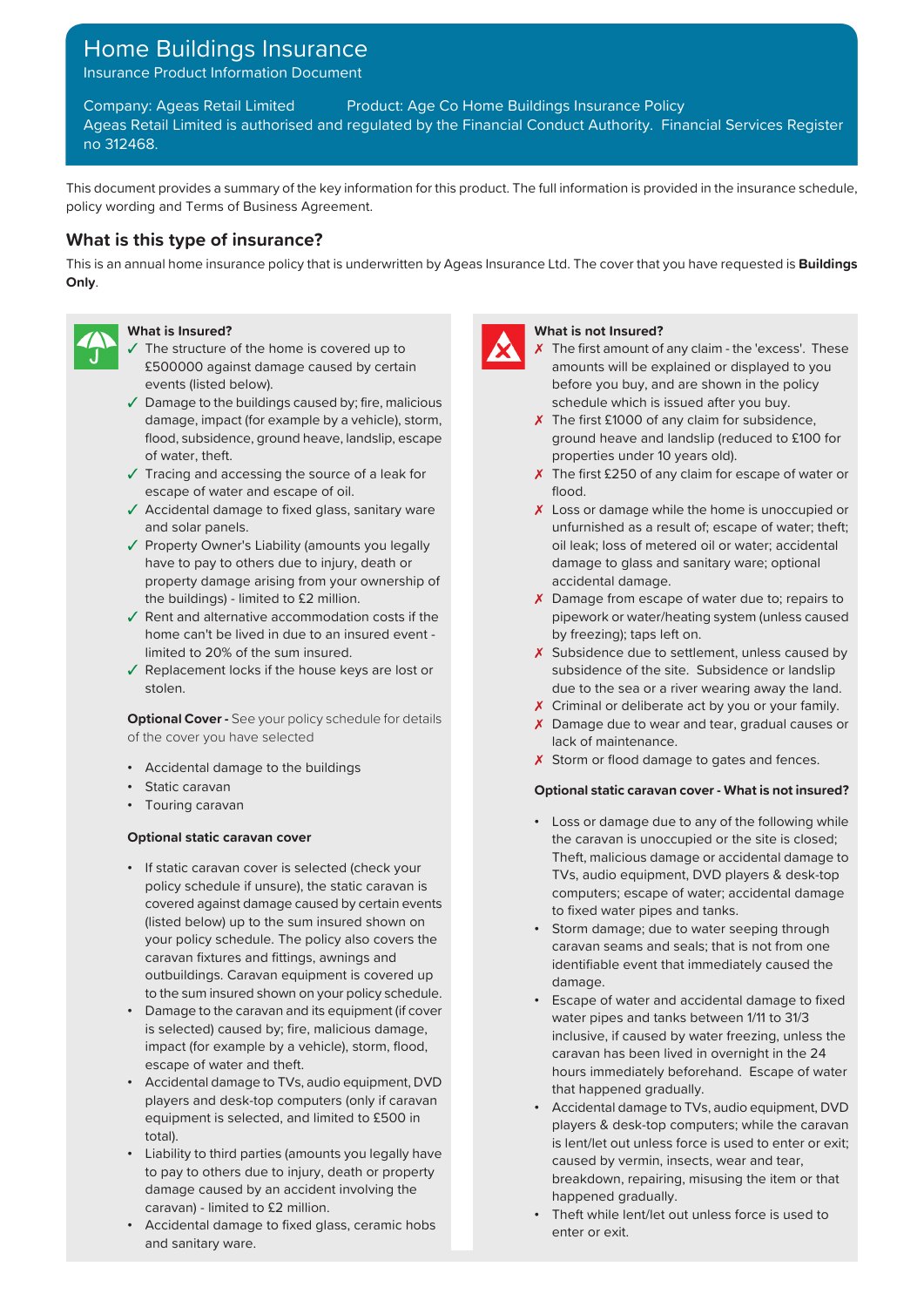• Accidental damage to fixed water pipes and tanks • Damage caused by domestic animals. due to freezing, overheating or excessive water pressure.

• If touring caravan cover is selected (check your touring caravan, its fixtures, fittings and awnings securely locked. schedule.. Caravan equipment is covered up to or fouling by domestic animals. the sum insured shown on your policy schedule. • Damage to tyres by punctures, cuts or bursts. (amounts you legally have to pay to others due to out.<br>injury, death or property damage caused by an l addi accident involving the caravan) - limited to £2 touring caravan cover - what is not insured, below. million.

In addition to the above, see also Optional static and touring caravan cover - what is not insured, below.

### **Optional touring caravan cover Optional touring caravan cover - What is not insured?**

- policy schedule if unsure), the policy covers the Theft from the caravan while unattended, unless
- up to the sum insured shown on your policy Damage caused by chewing, scratching, tearing
	-
- The policy also covers liability to third parties Loss of or damage to the caravan while lent or let

In addition to the above, see also Optional static and

#### **Optional static and touring caravan cover - What is not insured?**

- The first amount of any claim the 'excess'. These amounts will be explained or displayed to you before you buy, and are shown in the policy schedule which is issued after you buy.
- Theft unless fitted with a working hitchlock or wheelclamp.
- Third party liability; to you, your family and employees; arising while being towed; related to employment or profession of a family member.
- Loss or damage resulting from criminal or deliberate acts by you or your family.
- Loss or damage due to wear and tear or lack of maintenance.



### **Are there any restrictions on cover?**

The policy will make a 50% contribution for undamaged items that are part of a pair, set or suite that has been damaged.



#### **Where am I covered?**

You are covered in the UK, Channel Islands and the Isle of Man.

✓ If you choose to include cover for a touring caravan, this will be covered for up to 60 days in the European Union.



### **What are my obligations?**

- You must provide us with honest, accurate and complete information, and inform us without delay of any changes in your situation. In the event of a claim, you must notify us as soon as possible.
- You'll need to let your insurer negotiate, defend or settle any claims on your behalf. You'll also need to let them take legal action in your name to get back any payment they've made under this policy.
- It's really important that you're honest with us and your insurer when you're buying a policy or making a claim. Providing wrong or misleading information that you know could either help you gain financially, or us suffer a financial loss, is fraud and pushes up the cost of insurance for all customers.
- In some cases, the insurer may apply an endorsement to the policy, setting out, for example, security requirements. It's really important that you follow any terms set out in endorsements, as if you don't, you may not be covered in the event of a claim. If any endorsements apply to you, these will be explained to you (or displayed on-line) before you buy, and will also be shown on the policy schedule that you will receive after you buy.



#### **When and how do I pay?**

- Annually by credit/debit card, cheque, or postal order, or;
- Monthly by Direct Debit



#### **When does the cover start and end?**

The policy runs for 12 months and starts with effect from the date you have chosen, and will run until the renewal date shown on your schedule unless you or we cancel it.